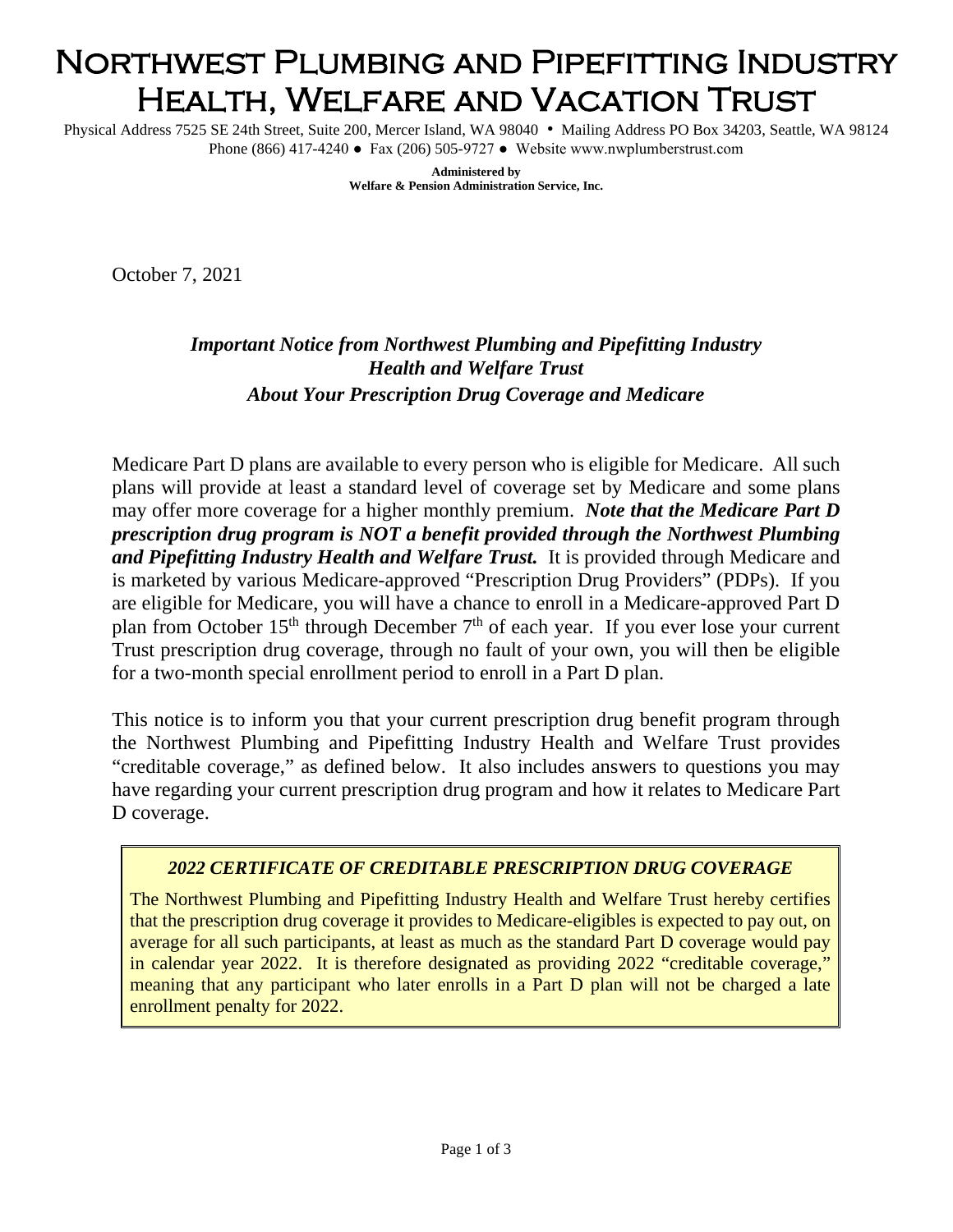*This is your notice of creditable coverage***.** Be sure to read it carefully and keep it in a safe place where you can find it. If you lose this notice and need another copy, please call the Trust's Administrator at (866) 417-4240 or request a copy in writing from Welfare & Pension Administration Services, Inc., P.O. Box 34203, Seattle, WA 98124-1203. Updated versions of this notice will be sent annually, and you will be informed if the Trust ever loses its creditable coverage status.

## *FREQUENTLY ASKED QUESTIONS*

## *(1) Do I need to do anything now?*

No, you can keep using the Trust's prescription drug program the same as you always have. Your copayments will not change, nor will any pharmacy network.

When you first become eligible for Medicare<sup>[1](#page-1-0)</sup>, you will have the option to independently enroll in a Medicare Part D prescription drug plan. **However,** *by enrolling in a Part D plan you will permanently lose your current prescription drug coverage under the Northwest Plumbing and Pipefitting Industry Health and Welfare Trust and you will not be reimbursed for your Part D premiums*. As mentioned above, the standard Part D benefit is not as good as the Trust's own prescription drug program (as described in your Trust plan booklet).

You should compare your current prescription drug program, including which drugs are covered, with the benefits and costs of the Medicare Part D plans available in your area. To view the official summary of approved Medicare Part D plans in any U.S. state, visit [https://www.medicare.gov/find-a-plan/questions/home.aspx.](https://www.medicare.gov/find-a-plan/questions/home.aspx) Note that a Part D plan might not include your regular prescription drugs on its formulary. The Trust cannot provide you with a complete comparison of available Part D plans, but we urge you to carefully review any descriptions you may obtain.

### *(2) So why do I need to keep my notice of creditable coverage?*

In case you ever drop or lose your Trust coverage, or in the unlikely event that Trust coverage becomes non-creditable, having this notice will allow you to immediately enroll in a Part D plan without having to pay a late enrollment penalty. Specifically, if you try to enroll after your initial eligibility period, you will be charged a permanent Part D premium surcharge of 1% for every month since your initial Medicare eligibility for which you cannot show that you had creditable coverage (if such non-creditable period exceeds 62 days). Also note that you may have to wait for the next regular annual Part D enrollment period, which will be October  $15<sup>th</sup>$ through December  $7<sup>th</sup>$  for coverage in the following calendar year.

<span id="page-1-0"></span><sup>&</sup>lt;sup>1</sup> Your Medicare Initial Enrollment Period will be the month in which you become age 65, plus the preceding three months and the succeeding three months.